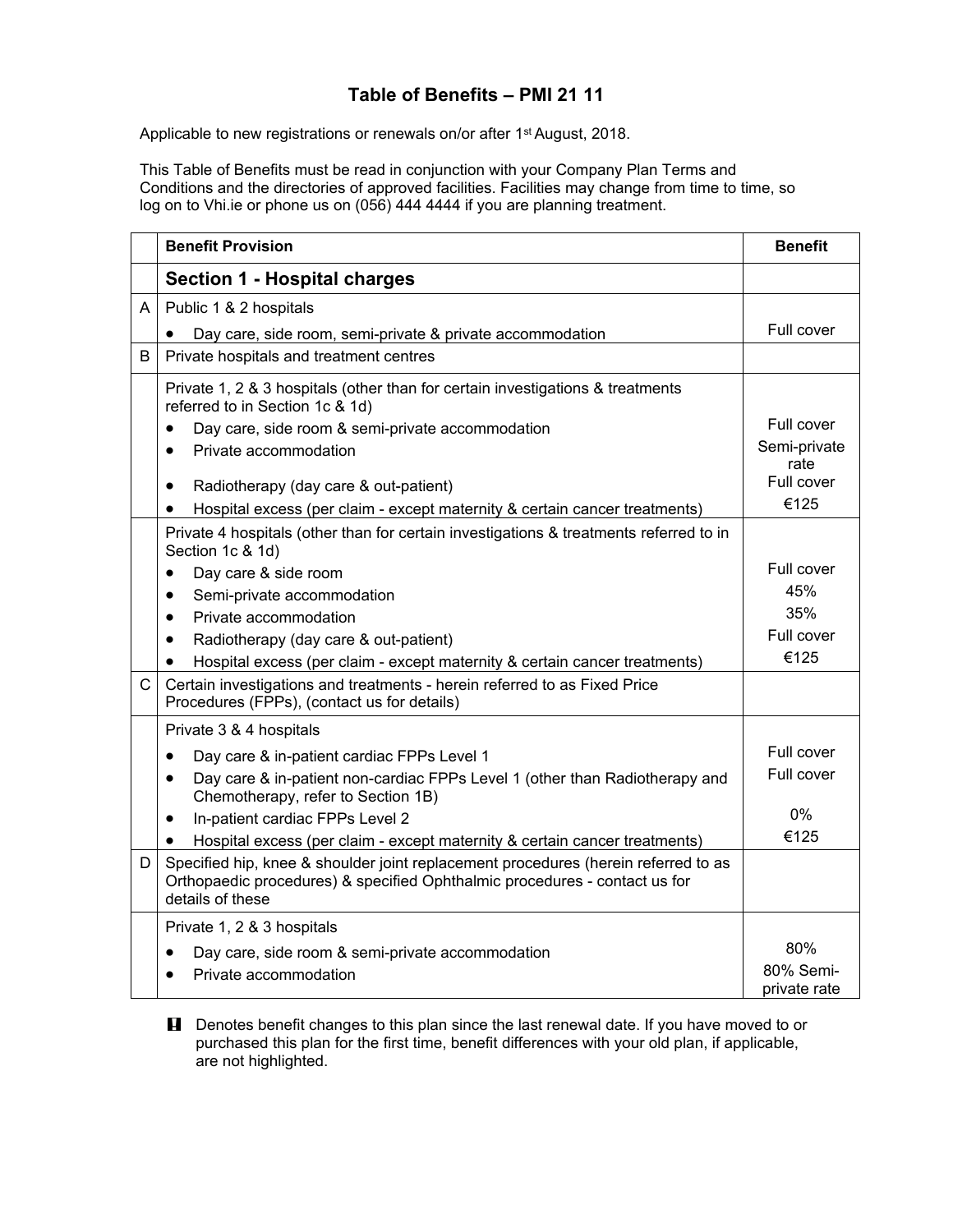|   | Hospital excess (per claim)<br>٠                                                           | €125                                   |
|---|--------------------------------------------------------------------------------------------|----------------------------------------|
|   | Private 4 hospitals                                                                        |                                        |
|   | Day care & side room                                                                       | 80%                                    |
|   | Semi-private accommodation                                                                 | 45%                                    |
|   | Private accommodation                                                                      | 35%                                    |
|   | Hospital excess (per claim)<br>٠                                                           | €125                                   |
|   | When carried out as a Fixed Price Procedure (contact us for details)                       |                                        |
|   | Private 3 & 4 hospitals<br>$\bullet$                                                       | 80%                                    |
|   | Hospital excess (per claim)                                                                | €125                                   |
|   | <b>Section 2 - Consultants' fees/GP procedures</b>                                         |                                        |
| A | In-patient treatment, day-care/side room/out-patient & GP procedures                       |                                        |
|   | Participating consultant/GP<br>$\bullet$                                                   | Full cover                             |
|   | Non-participating consultant/GP                                                            | Standard                               |
|   |                                                                                            | benefit                                |
|   | Section 3 - Psychiatric cover (read in conjunction with Section                            |                                        |
|   | 1)                                                                                         |                                        |
| A | In-patient psychiatric cover                                                               | 100 days                               |
| В | Day care psychiatric treatment for approved day care programmes                            | Contact us for                         |
|   |                                                                                            | further details                        |
| C | In-patient treatment for alcoholism, drug or other substance abuse in any 5 year<br>period | 91 days                                |
| D | Out-patient mental health treatment (in an approved out-patient mental health<br>centre)   |                                        |
|   | Mental health assessment in every 2 year period<br>٠                                       | €100 per                               |
|   |                                                                                            | member<br>€25 per visit                |
|   | Mental health therapy, 7 visits<br>٠                                                       |                                        |
|   | <b>Section 4 - Maternity</b>                                                               |                                        |
| A | Normal confinement                                                                         |                                        |
|   | Public hospital benefit (up to 3 days)                                                     | Full cover                             |
|   | Caesarean delivery (as per hospital benefits listed)                                       | <b>Refer Section</b><br>$\overline{1}$ |
|   | Home birth benefit                                                                         | €3,400                                 |
| В | In-patient maternity consultant fees (per Schedule of Benefits for Professional            | Agreed                                 |
|   | Fees)                                                                                      | charges                                |
| С | Post-natal home nursing                                                                    |                                        |
|   |                                                                                            |                                        |
|   | Following 1 nights stay                                                                    | €1,200                                 |
|   | Following 2 nights stay                                                                    | €600                                   |
|   | <b>Section 5</b>                                                                           |                                        |
| A | Convalescent care - first 14 nights                                                        | €30 per night                          |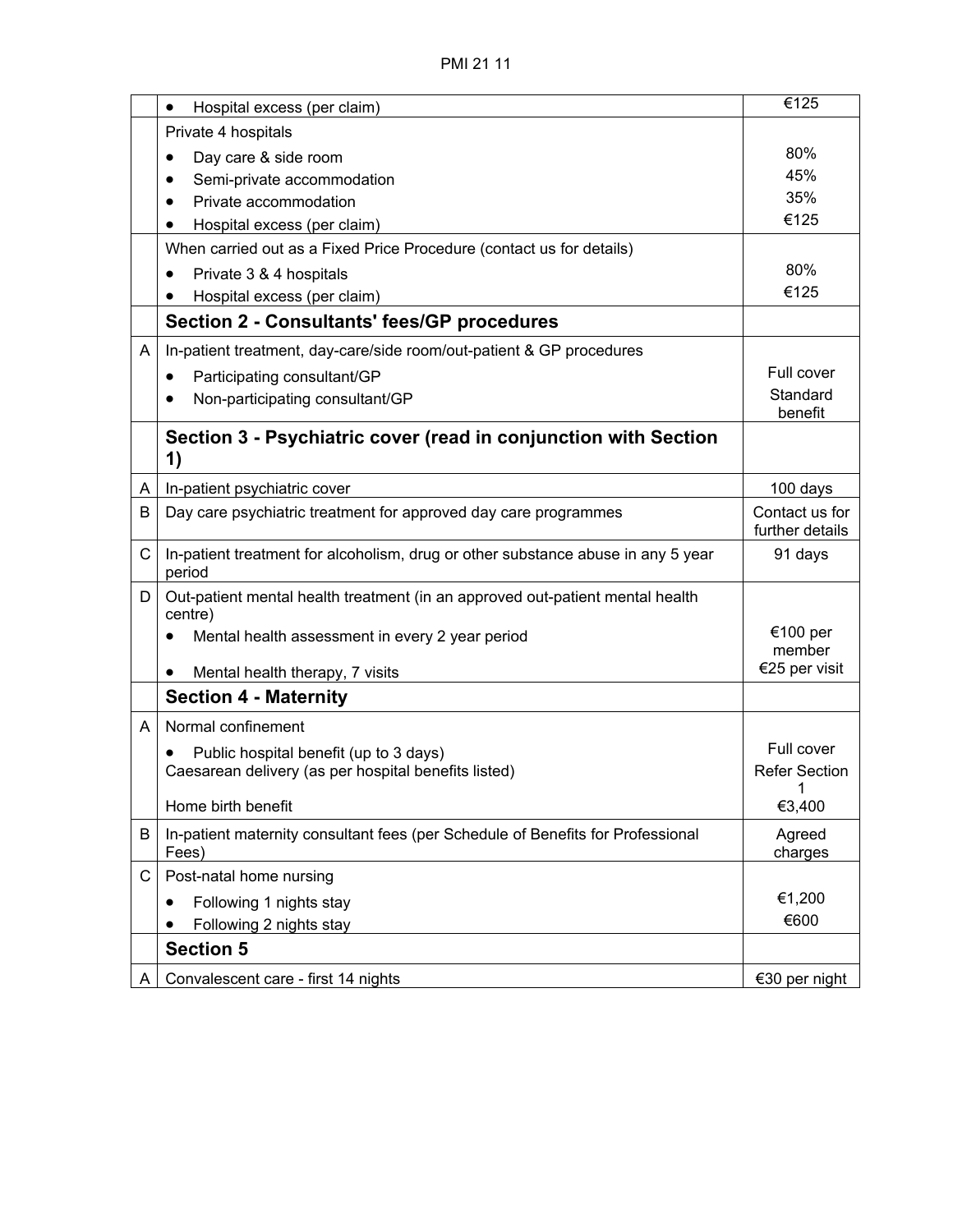## PMI 21 11

| B | Cancer care support - one night's accommodation up to €100, for each treatment                                                                                                                                                          | €1,500 per<br>calendar year |
|---|-----------------------------------------------------------------------------------------------------------------------------------------------------------------------------------------------------------------------------------------|-----------------------------|
| C | Vhi Healthcare approved medical and surgical appliances - subject to an excess of<br>€300 per member per year (contact us for details of eligible appliances)                                                                           | €6,350 per<br>member year   |
| D | Vhi Hospital@Home                                                                                                                                                                                                                       | Full cover                  |
| E | Child home nursing - 28 days per calendar year                                                                                                                                                                                          | €100 per day                |
| F | Parent accompanying child - 14 days per calendar year, following a stay in excess<br>of 3 days in hospital                                                                                                                              | €100 per day                |
| G | Return home benefit                                                                                                                                                                                                                     | €100 per<br>claim           |
|   | <b>Section 6 - Transport costs</b>                                                                                                                                                                                                      |                             |
| A | Transport costs (covered in accordance with our rules)                                                                                                                                                                                  | Agreed<br>charges           |
|   | Section 7 - Cover outside Ireland                                                                                                                                                                                                       |                             |
| A | Emergency treatment abroad                                                                                                                                                                                                              | €100,000                    |
| В | Elective treatment abroad (subject to prior approval)                                                                                                                                                                                   |                             |
|   | Surgical procedures available in Ireland (as per level of cover in Ireland)<br>$\bullet$                                                                                                                                                | €100,000                    |
|   | Treatment not available in Ireland                                                                                                                                                                                                      | €100,000                    |
|   | <b>Section 8</b>                                                                                                                                                                                                                        |                             |
| A | In-patient MRI scans (covered in accordance with Section 1)                                                                                                                                                                             | Agreed<br>charges           |
| B | Out-patient MRI scans                                                                                                                                                                                                                   |                             |
|   | Category 1 - approved MRI centres<br>$\bullet$                                                                                                                                                                                          | Full cover                  |
|   | Category 2 - approved MRI centres, agreed MRI charges & consultant<br>Radiologists fees (subject to an excess of €125 per scan)                                                                                                         | Full cover                  |
| С | PET-CT scans (covered in accordance with our rules)                                                                                                                                                                                     | Agreed<br>charges           |
| D | CT Scans (covered in accordance with our rules) $\blacksquare$                                                                                                                                                                          | Full cover                  |
|   | Section 9 – Day-to-day medical expenses (benefits are per visit,<br>per member, unless otherwise indicated)                                                                                                                             |                             |
| A | General practitioner - 7 visits                                                                                                                                                                                                         | €25                         |
| В | Consultant consultation - 7 visits                                                                                                                                                                                                      | €60                         |
| С | Pathology - consultants' fees (per referral)                                                                                                                                                                                            | €60                         |
| D | Radiology - consultants' fees for professional services (per procedure)                                                                                                                                                                 | €60                         |
| Е | Pathology/Radiology or other diagnostic tests (refer to Section 8 for out-patient<br>MRI benefits) - 50% of agreed charges in an approved out-patient centre. Contact<br>us for details of eligible diagnostic tests and reimbursements | €500 per year               |
| F | Pre- and post-natal care (combined visits)                                                                                                                                                                                              | €350                        |
| G | Dental practitioner - 7 visits                                                                                                                                                                                                          | €25                         |
| H | Physiotherapist - 7 visits                                                                                                                                                                                                              | €25                         |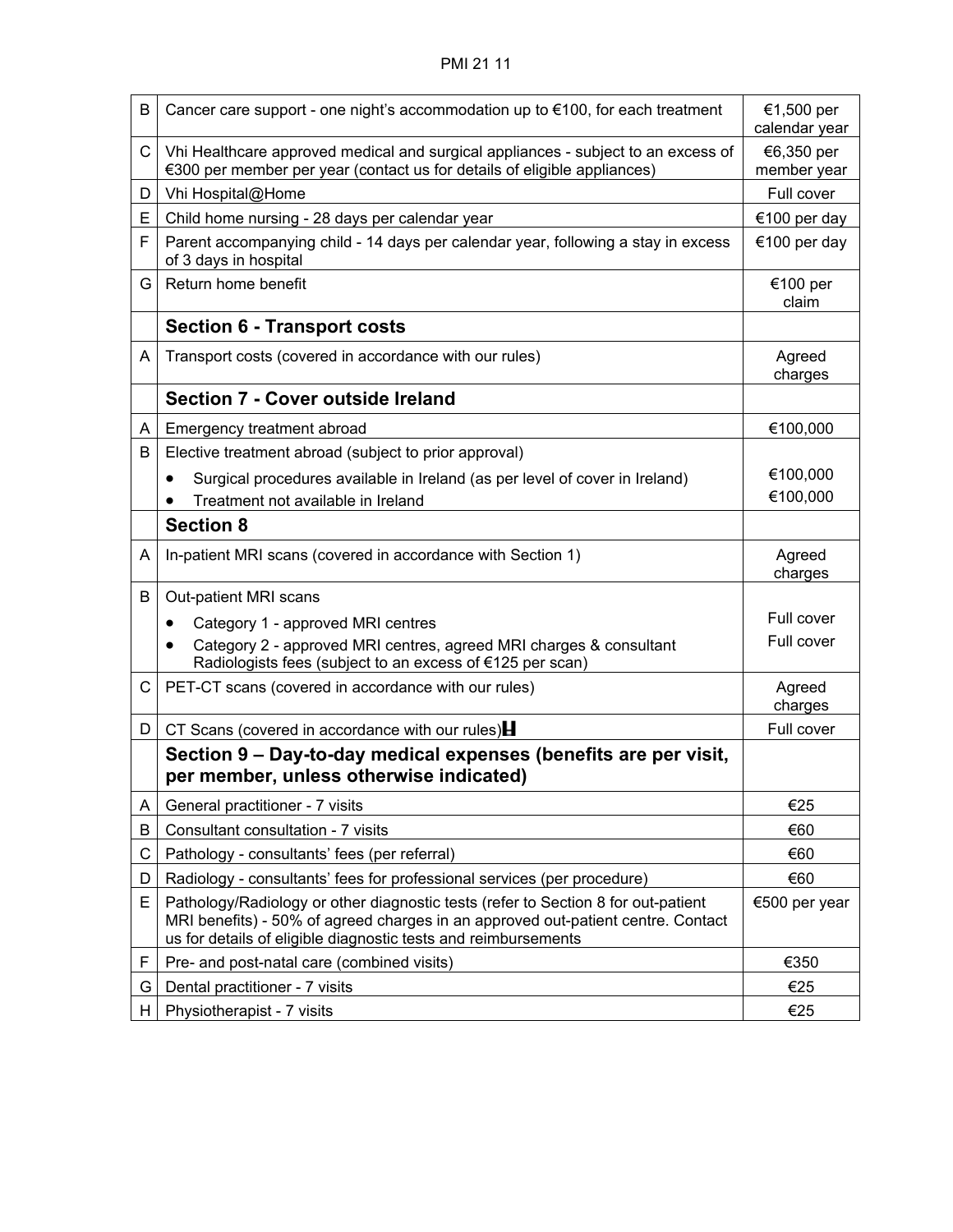| I  | Acupuncturists, Chiropractors, Osteopaths, Physical therapists, Reflexologists - 7<br>combined visits                                                            | €25                   |
|----|------------------------------------------------------------------------------------------------------------------------------------------------------------------|-----------------------|
| J  | Chiropodists/Podiatrists, Dieticians, Occupational therapists, Speech therapists,<br>Orthoptists - 7 combined visits                                             | €25                   |
| K. | Clinical Psychologist - 7 visits                                                                                                                                 | €25                   |
| L  | Optical – eye tests and glasses/contact lenses – 75% of charges in each 24 month<br>period                                                                       | €100                  |
| M  | Hearing test in each 2 year period                                                                                                                               | €25                   |
| Ν  | Health screening - in each 24 month period, covered in accordance with our rules<br>(contact us for details) *                                                   |                       |
|    | Lifestage screening programme in a Vhi Medical Centre                                                                                                            | €150 per<br>screen    |
|    | Dexa scans in an approved dexa scan centre                                                                                                                       | 50% cover             |
|    | Mammograms in an approved mammogram centre                                                                                                                       | Full cover            |
| O  | Accident & emergency cover - 2 visits                                                                                                                            | €75                   |
| P  | Child counselling - 7 visits                                                                                                                                     | €25                   |
| Q  | Baby massage classes, in the year of the birth                                                                                                                   | €100 per child        |
| R  | Foetal screening, in the year of the birth                                                                                                                       | €100 per<br>pregnancy |
| S  | Antenatal course, in the year of the birth                                                                                                                       | €75                   |
| Τ  | Breastfeeding consultations, 2 visits in the year of the birth                                                                                                   | €30                   |
| U  | <b>Travel vaccinations</b>                                                                                                                                       | €60 per year          |
| V  | Vhi SwiftCare exclusive benefit to Vhi customers*                                                                                                                |                       |
|    | Initial consultation (charge is €125 – you pay €50)<br>$\bullet$                                                                                                 | €75                   |
|    | Follow-up treatment package after this consultation for x-rays, tests & medical<br>$\bullet$<br>aids (maximum you will pay is €100 for this follow-up treatment) | 50% of total<br>costs |
|    | Vhi SwiftCare appointment services*H                                                                                                                             |                       |
|    | Consultant consultation (orthopaedic, oral maxillofacial & sports medicine)<br>$\bullet$                                                                         | 50%                   |
|    | Dental practitioner - 7 visits<br>$\bullet$                                                                                                                      | €25                   |
|    | Physiotherapist - 7 visits                                                                                                                                       | €25                   |
| W  | Vhi paediatric clinic* <b>H</b>                                                                                                                                  |                       |
|    | Initial Consultant consultation                                                                                                                                  | 50%                   |
|    | Follow up paediatric treatment and services after this consultation including<br>lactation consultant, dietician, ultrasound, blood tests and x-ray              | 50% of total<br>costs |
| X. | Paediatrician benefit in addition to the Vhi paediatric clinic benefit listed above - 1<br>visit in the year of the birth                                        | €60                   |
|    | Annual excess - per member, per year                                                                                                                             | €100                  |
|    | Annual maximum - per member, per year                                                                                                                            | €3,150                |
|    | * These benefits are not subject to the annual excess or annual maximum                                                                                          |                       |
|    | <b>Section 10 - Workplace benefits</b>                                                                                                                           |                       |